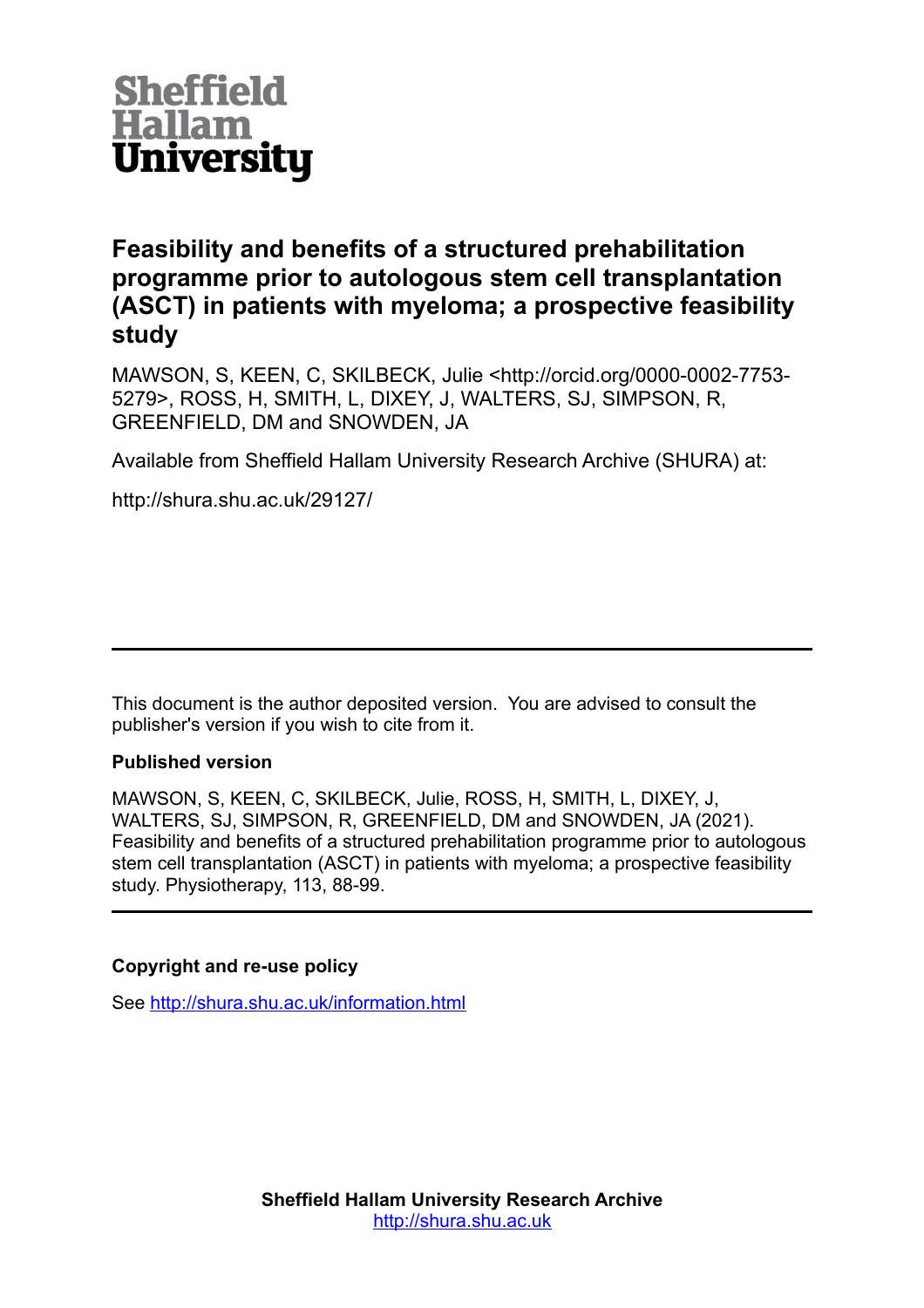



Physiotherapy 113 (2021) 88–99

Expert article

# Feasibility and benefits of a structured prehabilitation programme prior to autologous stem cell transplantation (ASCT) in patients with myeloma; a prospective feasibility study



Susan Mawson<sup>d,∗</sup>, Carol Keen<sup>a</sup>, Julie Skilbeck<sup>b</sup>, Helen Ross<sup>a</sup>, Lauren Smith<sup>a</sup>, Joanne Dixey<sup>a</sup>, Stephen J. Walters<sup>d</sup>, Rebecca Simpson<sup>d</sup>, Diana M. Greenfield<sup>a,c</sup>, John A. Snowden <sup>a</sup>*,*<sup>c</sup>

<sup>a</sup> *Sheffield Teaching Hospitals NHS Foundation Trust, Royal Hallamshire Hospital, Sheffield S10 2JF, UK*

<sup>b</sup> *Department of Nursing and Midwifery, Sheffield Hallam University, Howard Street, Sheffield S1 1WB, UK*

<sup>c</sup> *Department of Oncology and Metabolism, University of Sheffield, Beech Hill Road, Sheffield S10 2RX, UK*

<sup>d</sup> *School of Health and Related Research, University of Sheffield, 30 Regent Street, Sheffield S1 4DA, UK*

# **Abstract**

Evidence supports the benefits of exercise-based rehabilitation in promoting recovery in myeloma patients following autologous stem-cell transplantation (ASCT). However, 'prehabilitation' has never been evaluated prior to ASCT, despite evidence of effectivenessin other cancers. Utilising a mixed method approach the authors investigated the feasibility of a mixed strength and cardiovascular exercise intervention pre-ASCT. Quantitative data were collected to determine feasibility targets; rates of recruitment, adherence and adverse events, including 6 minute walking distance (6MWD) test and patient reported outcome measures (PROMs). Qualitative interviews were undertaken with a purposive sample of patients to capture their experiences of the study and the intervention. The authors recruited 23 patients who attended a mean percentage of 75% scheduled exercise sessions. However, retention rates were limited, with only 14/23 (62%) completing the programme. In these patients, the 6MWD increased from a mean of 346 to 451 m (i.e. by 105 m, 95% CI 62 to 148 m) with no serious adverse events. Whist participants found the exercise programme acceptable and reported improvement in their physical fitness and overall mental health and wellbeing prior to ASCT, the study identified challenges in hospital attendance for the prehabilitation schedule whilst receiving induction or re-induction chemotherapy. Evaluation of digitally-enhanced directed but remote prehabilitation models for this patient group is warranted.

Trial registration number NCT03135925

© 2021 The Authors. Published by Elsevier Ltd on behalf of Chartered Society of Physiotherapy. This is an open access article under the CC BY-NC-ND license (http://creativecommons.org/licenses/by-nc-nd/4.0/).

(H. Ross), Lauren.smith38@nhs.net (L. Smith), Joanne.Dixey@nhs.net (J. Dixey), s.j.walters@sheffield.ac.uk (S.J. Walters), r.simpson@sheffield.ac.uk

https://doi.org/10.1016/j.physio.2021.08.001

<sup>∗</sup> Corresponding author at: The University of Sheffield, School of Health and Related Research (ScHARR), 30 Regent St, Sheffield S1 4DA, UK. *E-mail addresses:* s.mawson@sheffield.ac.uk (S. Mawson), Carol.Keen@nhs.net (C. Keen), J.Skilbeck@shu.ac.uk (J. Skilbeck), Helen.ross9@nhs.net

<sup>(</sup>R. Simpson), Diana.greenfield@nhs.net (D.M. Greenfield), John.Snowden1@nhs.net (J.A. Snowden).

<sup>0031-9406/©</sup> 2021 The Authors. Published by Elsevier Ltd on behalf of Chartered Society of Physiotherapy. This is an open access article under the CC BY-NC-ND license (http://creativecommons.org/licenses/by-nc-nd/4.0/).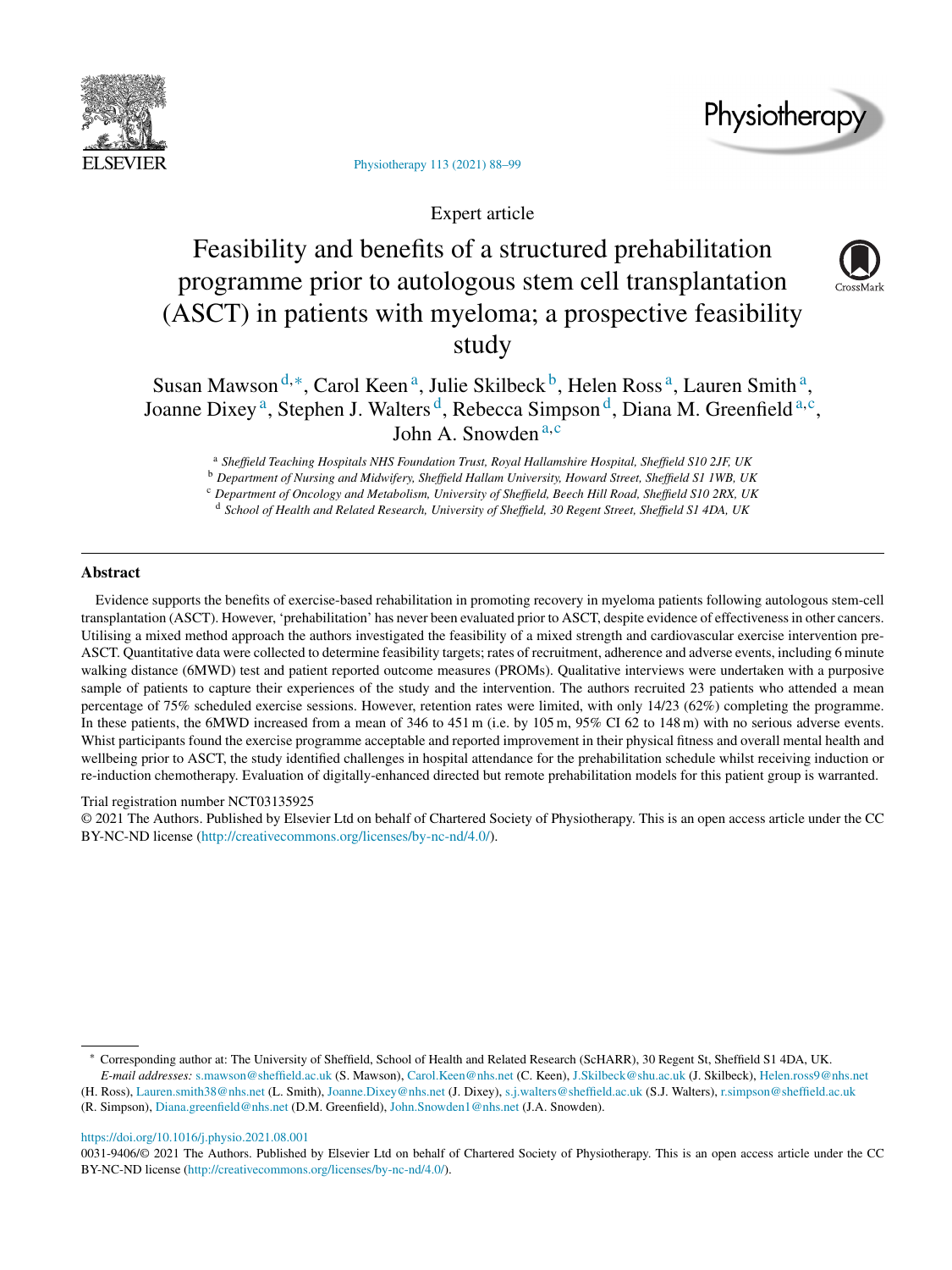#### **Contribution of paper**

This feasibility study demonstrated that:

- A recruitment target of two patients per month is feasible in a definitive trial.<br>• Minimum average attendance at exercise session of was  $66\%$
- Minimum average attendance at exercise session of was 66%.
- There was an 80% retention to 6-week follow up assessment.
- Patients found the intervention acceptable however, challenges were identified in consideration to hospital attendance.
- There were no serious adverse events.
- Assuming a target difference of 30 m in the change in 6MWD walked between the groups; a standard deviation of 80 m; equivalent to a standardised effect size of 0.38, 10% attrition, 90% power and 5% (two-sided) significance, a definitive trial would need to recruit and randomise 336 participants.
- Evaluation of digitally-enhanced directed but remote rehabilitation models of care for this patient group is warranted before embarking on a full trial.

*Keywords:* Prehabilitation; Exercise-based rehabilitation; Autologous stem-cell transplantation; PROMs

# **Background**

Multiple myeloma is a cancer characterised not only by bone marrow infiltration of malignant plasma cells (causing anaemia and other cytopaenias), but also frequently widespread systemic features leading to variable degrees of bone disease (with pain, fractures and hypercalcaemia), immunodeficiency, infections, and renal failure. For the majority of patients, myeloma remains an incurable condition requiring sequential treatment of phases of disease activity. Fortunately, the number and types of available treatments have expanded over recent years and this has resulted in significant improvements in survival, particularly in younger age groups, to the extent that myeloma may be considered as a chronic relapsing-remitting disease in many patients [1]. Whilst many recently introduced therapies are 'novel' anti-myeloma agents, intensive consolidation with highdose melphalan and autologous stem cell transplantation (ASCT) continues to provide a cornerstone of routine first line myeloma treatment. Second or salvage ASCT (sASCT) now also features in routine care of well-selected myeloma patients at first relapse in the modern era of treatment [2].

Despite improvements in survival, from the point of diagnosis and treatment the cumulative effects of myeloma combined with treatment-related toxicities have a significant impact on quality of life and at many levels of normal functioning [1,3–5]. Myeloma patients report more symptoms and limitations than those with other haematological malignancies post treatment [1,4,6]. Myeloma is also a disease of middle and older age, and there is a progressive impact of age-related co-morbidities and frailty.

Few myeloma patients engage in the recommended amounts of exercise during and following treatment and activity declines through treatment due to perceived barriers to exercise including pain, fear of injury and fatigue. Those who are sufficiently active before diagnosis of myeloma are more likely to be sufficiently active following treatment [7].

Rehabilitation following treatment in myeloma patients has been shown to improve physical performance; muscle strength and aerobic capacity; immunological function; psychological outcomes and reduce fatigue [8]. Exercise training for myeloma survivors has been shown to be safe and feasible during treatment with high attendance and adherence [9].

Studies demonstrate that patients pre-ASCT have reduced exercise capacity and increased co-morbidities compared with a normal population yet most rehabilitative interventions are focussed during and after treatment [10]. Cancer prehabilitation is defined as; *"a process on the continuum of care that occurs between the time of cancer diagnosis and the beginning of acute treatment, includes physical and psychological assessmentsthat establish a baseline functional level, identifies impairments, and provides targeted interventions that improve a patient's health to reduce the incidence and the severity of current and future impairments"* [12]. Prehabilitation is a potential solution to improve outcomes for this group of patients. A review of prehabilitation in pre surgical cancer patients[11] demonstrated the effective use of aerobic interventions in the management of patients undergoing thoracic surgery for lung cancer; identified the potential for its use in other oncology settings and called for further research to evaluate prehabilitation for wider groups of cancer patients [12].

In the 'intensive' pathway for youngermyeloma patients, a window of opportunity exists to offer prehabilitation between diagnosis and the commencement of ASCT – usually a period of 4–6 weeks but this can be longer – during which time stem cell harvesting takes place prior to admission for high dose conditioning chemotherapy. Coleman *et al*. [13] studied 24 myeloma patients undergoing a home based exercise programme during chemotherapy and stem cell transplantation and identified that no patient injured themselves and that the intervention had positive effects on lean body weight, fatigue and sleep disturbance. They experienced high attrition rates, with 42% of patients leaving the study before completion. No evidence currently exists regarding the use of prehabilitation exercise interventions in myeloma patients who are due to receive ASCT. The primary aim of this study was to determine the feasibility of proceeding to a definitive trial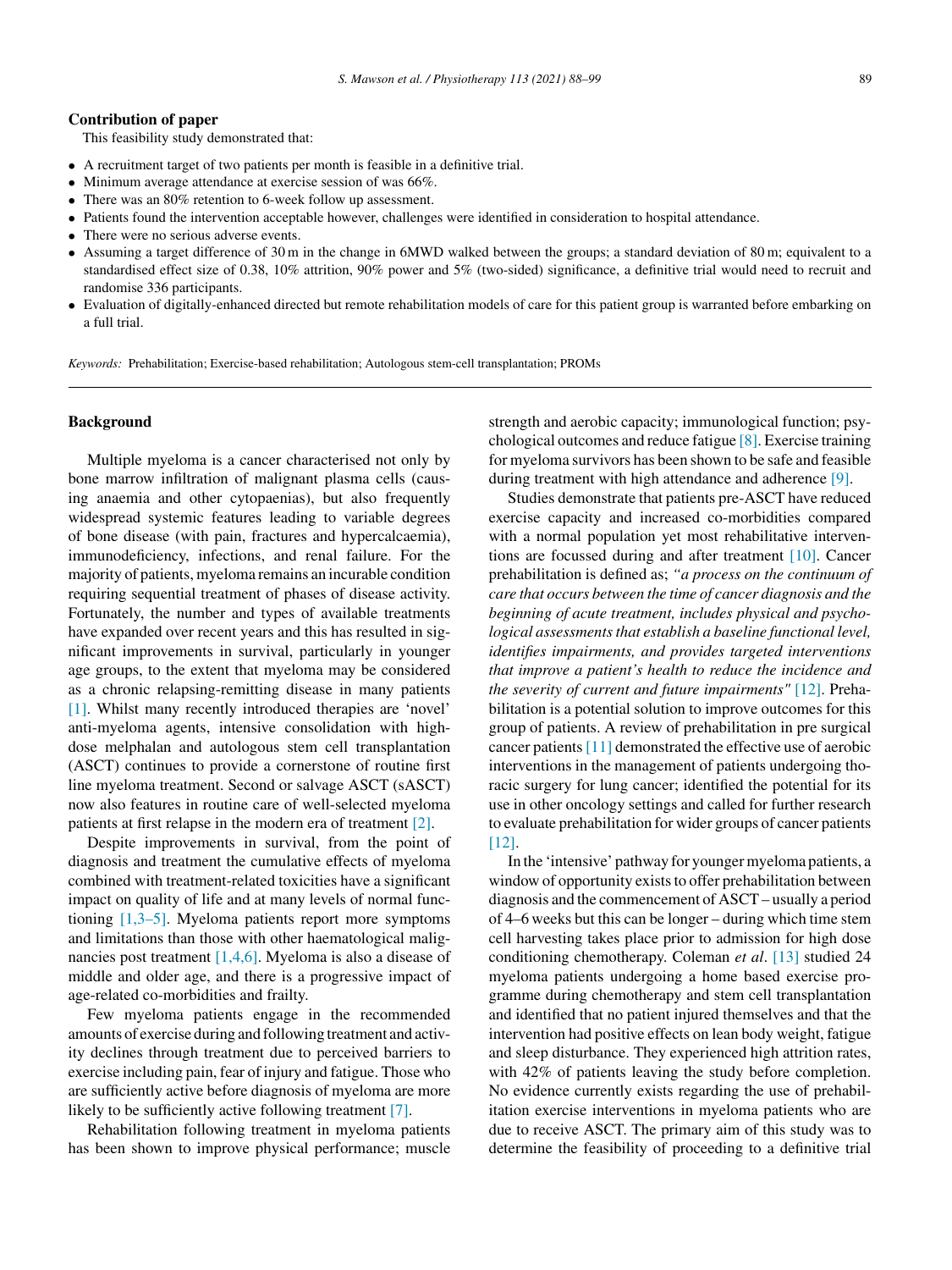

Fig. 1. Participant flow diagram.

of a mixed strength and cardiovascular exercise intervention before ASCT.

#### **Methods**

A mixed quantitative and qualitative data collection and analysis with a prospective feasibility study design was undertaken [14]. The full methodological details with sampling, inclusion and exclusion criteria and intervention have been published in the study protocol [15]. All patients with multiple myeloma who were awaiting ASCT (including first and second transplantation) were eligible to be invited to participate in this study. At the time of the study, this was approximately 70–80 patients per year. Assuming 70% of this population fulfil the inclusion criteria; this would give around 49–56 eligible patients per year; if 50% of eligible patients consent to take part in the study then the authors estimated to be able to recruit between 24 and 28 patients per year. Thus, in order for a definitive trial to be feasible the authors think the authors need to recruit eligible myeloma patients at a minimum recruitment rate of two per centre per month; i.e. 24 per year.

Ultimately, a total of 23 patients were recruited in 13 months however, nine withdrew (see Fig. 1) resulting in a small sample size of 13 for analysis.

# **Aims and objectives**

The primary aim of this study was to determine the feasibility of proceeding to a definitive trial. The study objectives were to:

- 1. Assess the acceptability of the study to patients by measuring recruitment and retention to the study and through qualitative interview responses.
- 2. Explore reasons for non-consent to study participation.
- 3. Establish whether a target cohort of patients exists.
- 4. Determine the most appropriate recruitment points post diagnosis through, steering group feedback, the recruitment rate when compared with numbers invited to join the study and qualitative interview reports.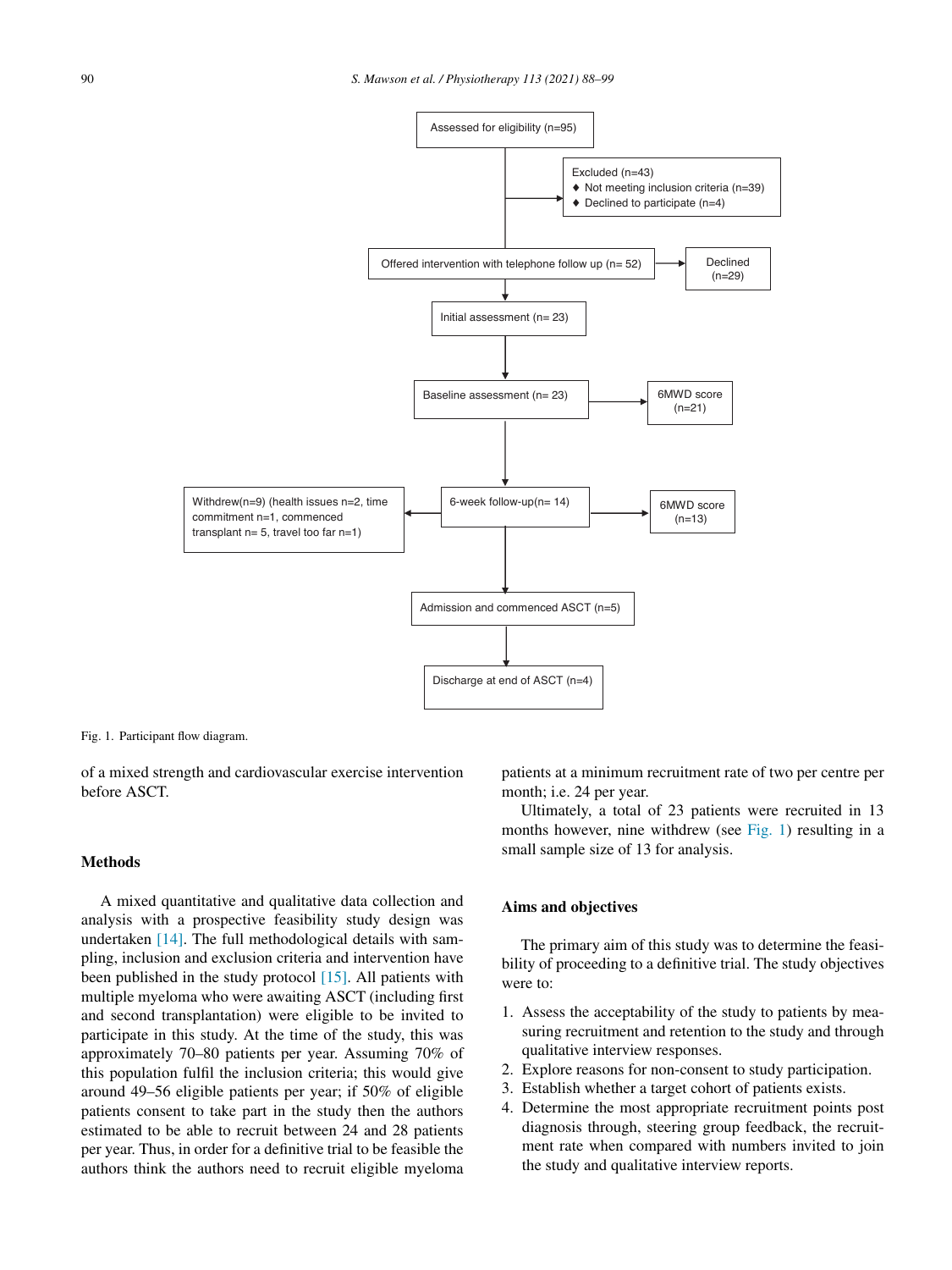Table 1 Intervention description and replication check list (TiDieR).

|                | <b>Item</b>                       | Description                                                                                                                                                                                                                                                                                                                                                                                                                   |
|----------------|-----------------------------------|-------------------------------------------------------------------------------------------------------------------------------------------------------------------------------------------------------------------------------------------------------------------------------------------------------------------------------------------------------------------------------------------------------------------------------|
|                | Brief name                        | Myeloma pre-habilitation exercise                                                                                                                                                                                                                                                                                                                                                                                             |
| $\overline{c}$ | Why                               | The interventions was based on mixed exercise programmes which have been shown to be safe and effective in<br>myeloma survivors                                                                                                                                                                                                                                                                                               |
| 3              | What, materials and<br>procedures | Materials:<br>static exercise bike; treadmill; seated rowing machine; handheld weights; resistance equipment; heart rate<br>monitor; gym ball; wall bars; wobble board<br>Procedures:<br>- cardiovascular exercises (treadmill, exercise bike, seated rowing machine)<br>- upper and lower limbs strengthening exercises using body weight, handheld weight or resistance equipment<br>- balance and core stability exercises |
| 4              | Who provided                      | Specialist physiotherapists with expertise in haematological conditions and exercise rehabilitation. Therapy<br>assistants and non-specialist physiotherapists (under the supervision of specialist physiotherapist).                                                                                                                                                                                                         |
| 5              | How                               | Face to face group exercise classes                                                                                                                                                                                                                                                                                                                                                                                           |
| 6              | Where                             | Physiotherapy gym within an acute hospital                                                                                                                                                                                                                                                                                                                                                                                    |
|                | When and how much                 | Up to six weekly sessions lasting 1 hour, including warm up and cool down.<br>Each participant completed their individualised exercise program during the allotted time.<br>Participants wore heart rate monitors and were advised to maintain their heart rate within a pre-calculated target<br>range.                                                                                                                      |
| 8              | Tailoring                         | All participants were given an individualised exercise program to meet their needs and abilities. Programs were<br>reviewed and modified as required based on observation and discussion with participants                                                                                                                                                                                                                    |
| 9              | Modifications                     | NA.                                                                                                                                                                                                                                                                                                                                                                                                                           |
| 10             | How well                          | <b>NA</b>                                                                                                                                                                                                                                                                                                                                                                                                                     |

- 5. Assess the suitability of inclusion and exclusion criteria by examining recruitment data.
- 6. Assess the acceptability of the intervention through qualitative interviews and retention rates during the study.
- 7. Determine duration of the intervention before transplantation commences by monitoring point of recruitment to the study and time to transplant.
- 8. Explore the appropriateness of outcome measures/completeness by qualitative interview responses, completion rates and time to complete.

#### *Exercise intervention*

The intervention consisted of an individualised, supervised exercise programme. Exercises were tailored to meet participants' ability, as identified by initial assessment by the physiotherapist. The exercise programme consisted of a combination of exercises completed in a circuit by participants:

- cardiovascular exercises (treadmill, exercise bike, seated rowing machine),
- upper and lower limbs strengthening exercises using body weight, handheld weights or resistance equipment,
- balance and core stability exercises.

Participants undertook awarmup and cool down at the start and end of each session. Participants wore heart rate monitors throughout the exercise programme and were advised to maintain heart rate within a calculated target range [16]. Throughout each exercise session participants recorded each

activity on an exercise log sheet – this included number of repetitions, duration, any added resistance and the perceived effort. Exercise programmes were regularly reviewed and progressed or modified in line with participants' abilities.

The intervention was 6 weeks and occurred before patients underwent their ASCT. Participants may have subsequently undergone rehabilitation after their ASCT, but this was not captured in the study data (Table 1).

#### *Feasibility outcomes*

Feasibility outcomes were set as follows; 1) Recruitment target of two patients per month. 2) Minimum average attendance at exercise session of 66%. 3) 80% retention to 6-week follow up assessment. 4) Patient acceptability. 5) Adverse events.

# *Clinical outcomes*

This was assessed with six-minute walk distance test (6MWD). The six minute walk test is a useful field test of functional capacity, is safe to administer and although has less correlation with peak oxygen capacity than the shuttle walk test, it is better tolerated by patients and is more reflective of activities of daily living as it is a submaximal exercise test [17] The six minute walk test has been found to be a valid and reliable test in patients with cancer [18].

Two sets of patient reported outcome measures (PROMs) were also assessed during the study; patients were allocated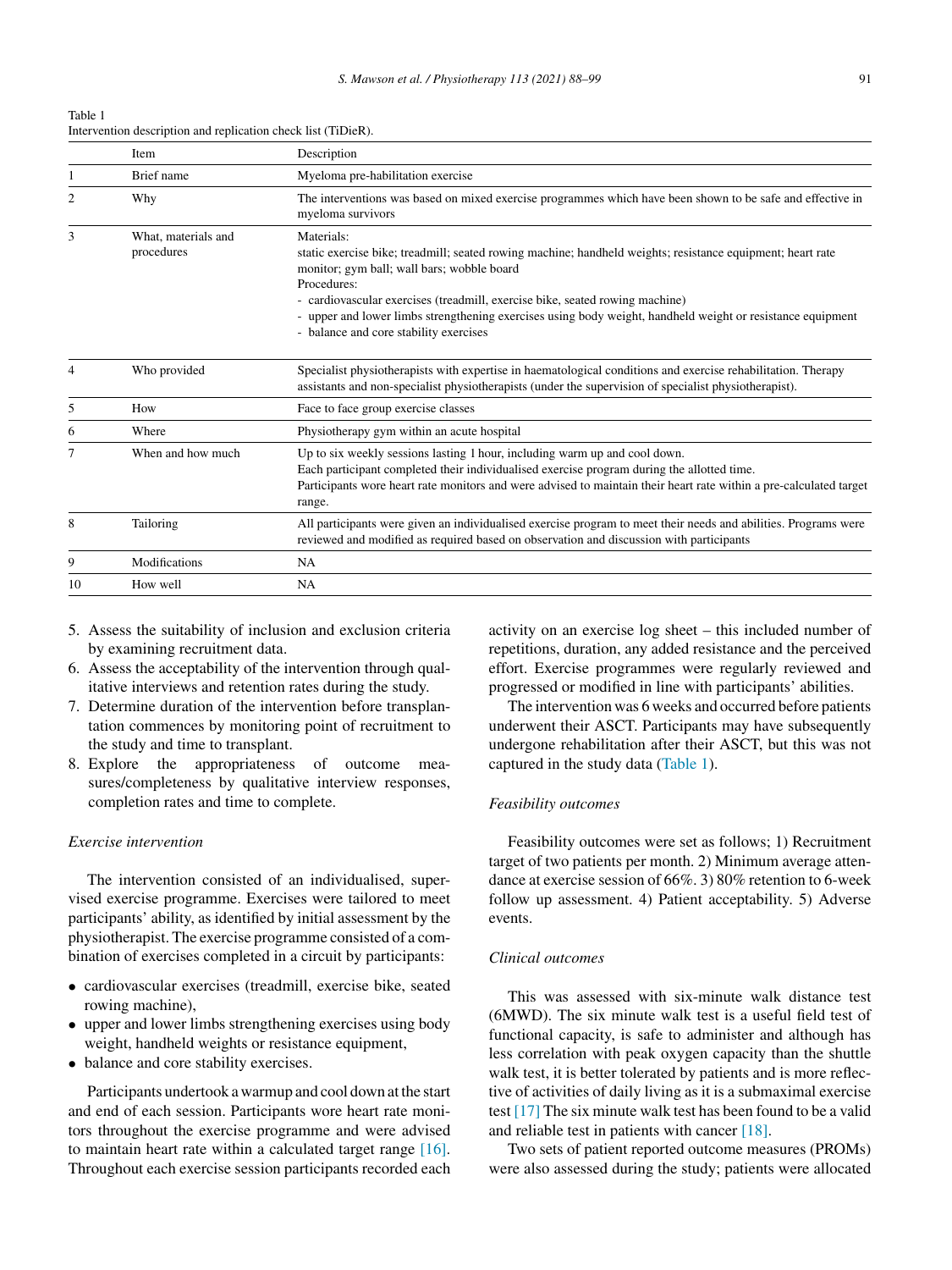| PROM <sub>s</sub> 1         |                                                      | PROM <sub>s</sub> 2         |                                             |
|-----------------------------|------------------------------------------------------|-----------------------------|---------------------------------------------|
| Category                    | Measure                                              | Category                    | Measure                                     |
| Physical activity/fitness   | <b>International Physical Activity Questionnaire</b> | Physical activity/fitness   | Godin Leisure Time                          |
| Mental wellbeing            | Warwick – Edinburgh mental wellbeing scale           | Mental wellbeing            | Warwick - Edinburgh mental well-being scale |
| Quality of life             | FACT– MM                                             | Quality of life             | EORTC OLO C30 MY20                          |
| Self-efficacy with exercise | SCI self-efficacy for exercise scale                 | Self-efficacy with exercise | SCI self-efficacy for exercise scale        |

Table 2 Two sets of PROMs assessed in the study.

to complete one set of PROMs only (Table 2). Patients were allocated on an alternating basis to the two PROM groups based on the order in which they were recruited

The patient reported outcome measures used in the study were selected through PPI consultation. A focus group attended by three patients (1 pre-transplantation and 2 posttransplantation) was conducted in which study design was discussed, including a selection of proposed outcome measures. Representatives helped to identify the domains which they felt should be assessed, and the questionnaires which might be most effective.

#### *Qualitative interviews*

Patients who decline to take part in the exercise trial were asked if they would undertake a short telephone interview to ascertain their reasons for not taking part in the study. Participants who had been consented to take part in the trial and were undertaking the exercise programme were approached by a member of the clinical team and asked if they would be interested in taking part in a series of face-to-face or telephone interviews. Only two patients declined to take part in the qualitative interviews. The interviews were undertaken by an independent qualitative researcher.

# **Results and analysis**

#### *Demographics*

The authors recruited 23 patients (mean and median age 65, range 53–78 years) over 13 months at a single centre (Sheffield Teaching Hospitals NHS Foundation Trust). The gender was similar between the two PROMs groups, (70% male, 30% female), but age was slightly higher in group 1 (mean 66.2, median 66 years) and lower in group 2 (mean 63.0, median 60 years).

#### *Myeloma characteristics*

Table 3 presents summary statistics on the length of time since the patient was diagnosed with myeloma.

#### *Feasibility outcomes*

*Recruitment.* Fig. 1 presents the participant flow diagram for the study. The study started with 95 potential participants, of which, 56 were eligible however, four declined to participate Table 3

Myeloma diagnosis time (in years) summary statistics of the patients  $(N = 22)$ .

| Summary                 | Time since diagnosis (years) |
|-------------------------|------------------------------|
| Mean                    | 2.2                          |
| <b>SD</b>               | 1.9                          |
| Median                  | 1.3                          |
| IQR                     | (0.9, 2.8)                   |
| $\overline{\text{Min}}$ | 0.5                          |
| Max                     | 7.2                          |

Table 4

Recruitment rate summary statistics.

| Summary                 | Recruitment rate/month |
|-------------------------|------------------------|
| Mean                    | 1.8                    |
| 95% confidence interval | (1.1, 2.5)             |
| Median                  | 2                      |
| IQR                     | (1.0, 3.0)             |
| Min                     |                        |
| Max                     |                        |

in the study and a further 29 declined when offered the intervention. The study recruited 23 patients (19 first ASCT, four sASCT) who attended baseline exercise sessions. Of these 23, 21 completed the 6-minute walking distance (the primary endpoint). At week 6, there were 14 patients remaining, of which 13 completed the 6MWD. The study aimed to collect data at the start and end of the transplant; data was collected from five patients at the start and four at the end.

The target recruitment was two patients a month for 12 months, therefore a total of 24 patients. The study recruited 23 patients over 13 months a rate of 1.8 patients per month (Table 4). The recruitment rate for the study was slightly under the target rate for most of the 12 month period.

#### *Monthly recruitment rate*

*Exercise session attendance.* The second feasibility criteria were to evaluate a minimum attendance rate of 66% for the exercise sessions. This was calculated using the number of sessions the patient was scheduled to attend. Occasional patients underwent ASCT sooner than the schedule could accommodate so were unable to complete the six sessions. Table 5 presents the summary statistics for the number and percentage of sessions attended. Mean and median number of sessions attended (4.5 and 5.0 respectively) exceeded the target of four sessions. The authors recruited 23 patients who attended a mean percentage of 75%, median 75% of their scheduled exercise sessions. The target percentage was 66%.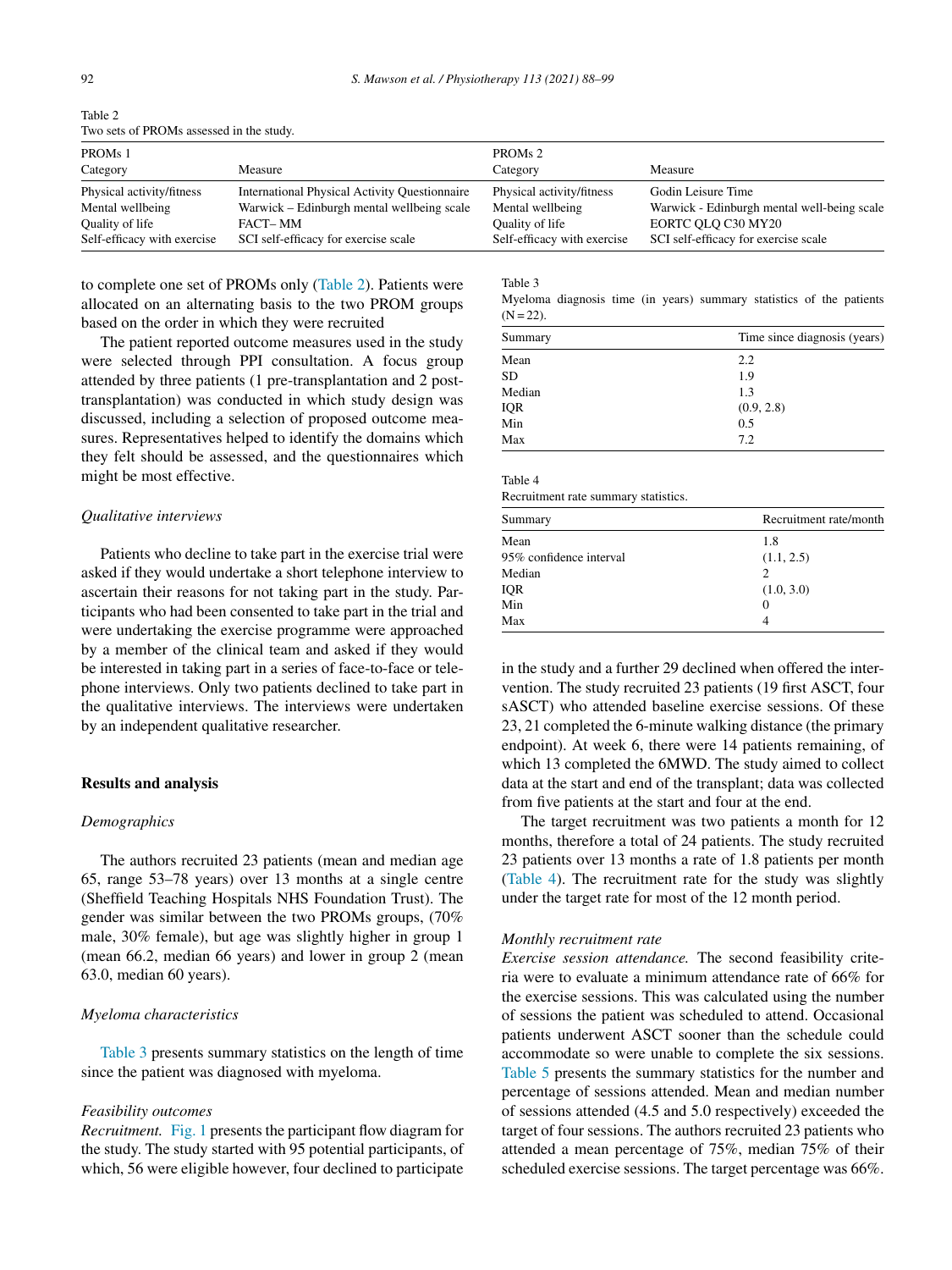Table 5 Summary statistics for the number of sessions attended.

| Summary                 | Number of sessions<br>attended | Percentage of<br>scheduled sessions<br>attended |
|-------------------------|--------------------------------|-------------------------------------------------|
| Mean                    | 4.5                            | 75%                                             |
| SD.                     | 1.8                            | 22%                                             |
| 95% confidence interval | (3.8, 5.2)                     | $(66\%, 84\%)$                                  |
| Median                  |                                | 75%                                             |
| <b>IQR</b>              | (3.0, 6.0)                     | $(58\%, 100\%)$                                 |
| Min                     |                                | 25%                                             |
| Max                     | 6                              | 100%                                            |

Data showed that mean attendance was 4.5 weeks, with 11 participants attending for the full 6 weeks.

*Retention and attrition rate.* The study aimed to have a retention rate of at least 80%. This value was calculated using the patients who had a 6MWD at baseline and follow up asthisis potentially the primary end point of the study. The retention rate in the study was 57% (13/23) which is lower than the target of 80%.

*Adverse events (AE).* Another feasibility criterion was the incidence of AE. There were 136 sessions in total (after the initial session) with one adverse event. Therefore, the mean number of adverse events was 0.01 with a 95% confidence interval of (0.00, 0.04).

*Serious adverse events (SAE).* The final feasibility criterion was the incidence of SAEs. There were no SAEs in the 136 sessions in total (after the initial session).

#### *Feasibility criteria summary*

Table 6 shows the different feasibility targets and whether they were met, almost met, not met.

#### *Clinical outcomes*

Outcome scores all changed from baseline to the 6 week follow up (see Table 6). When assessing clinical outcomes it is important to understand what the is Minimally Clinically Important Difference (MCID) for each outcome used  $[19]$ . As a comparator, the only outcome to have a MCID isthe 6MWD where a difference of  $25-35$  m (m) is considered clinically meaningful for patients with Chronic Obstructive Pulmonary Disease (COPD) [20].

Whilst this feasibility study did not set out to explore the MCID for each PROMs used the results suggest that a number of the scores changed over time with improvements in some scores (see Table 7). However, further analysis is underway to establish if these changes were meaningful to this patient group.

The primary outcome for the study was the 6MWD, which had an initial mean score of 346 m and a final mean score of 451 m, in the 13 participants who completed both assessments, a mean increase in distance of 105 m (95% tdistribution confidence interval 62 to 148 m). Table 6 also summarises the changes in a wide range of PROMs, which generally reflect improvement in function and quality of life with the exercise programme. Paired t-tests were conducted on all the clinical outcomes to determine the direction of any effects. It is important to note that the analysis is not powered to detect any significant differences asthisis a feasibility study and no sample size calculations were performed prior to the study. Both parametric and non-parametric tests were performed and agreed.

#### *Sample size for the main RCT*

The primary outcome for the main RCT is the change in distance walked, on the 6MWD, from pre to post rehabilitation, that is from baseline to the 6 weeks follow up (see Fig. 1). This feasibility study saw a change (mean increase) of 105 m (95% CI 62 to 148) in the 6MWD test from baseline to the 6 week follow up post the rehabilitation intervention in the 13 participants who had pre and post 6MWD data. The minimum importance distance (MID) for the 6MWD is variable depending on the condition/population it is being used for, and varies between 14 and 40 m  $\sqrt{20-22}$ . The standard deviation for the change in distance walked pre to post rehabilitation was observed to be 71 m (95% CI 51 to 118). The standard deviation of the post rehabilitation distance walked was 81 m (95% CI: 58 to 133).

The recruitment rate was estimated to be 1.8 patients per month. It has been suggested that recruitment rates within a hospital setting is likely to be 1.24; with this in mind the sample sizes have been calculated using conservative recruitment rate estimates of one and two patients per month.

If the authors assume a target difference of 30 m in the change in 6MWD walked between the groups; a standard deviation of 80 m; equivalent to a standardized effect size of 0.38, 10% attrition, 90% power and  $5\%$  (two-sided) significance, then themain trial would need to recruit and randomise 336 participants.

Table 8 shows that a target sample size of 336 participants with a recruitment rate of two patient/centre/month and 24 months of recruitment; the authors would need a seven centre trial.

The protocols for the qualitative data collection and analysis have been reported in the previously published study protocol [15]. The framework approach was used to analyse the qualitative data. This method is appropriate for identifying, analysing, and reporting themes and patterns within data. It is a flexible and useful research tool, which can potentially provide a rich and detailed, yet simple account of data. Early on in the analysis the transcripts were repeatedly read to develop an understanding of the breadth and depth of the data. During this process, data were labelled and coded in an iterative process whereby patterns and sequences of content over time were identified within and across all the participants. Emergent themes were further developed and refined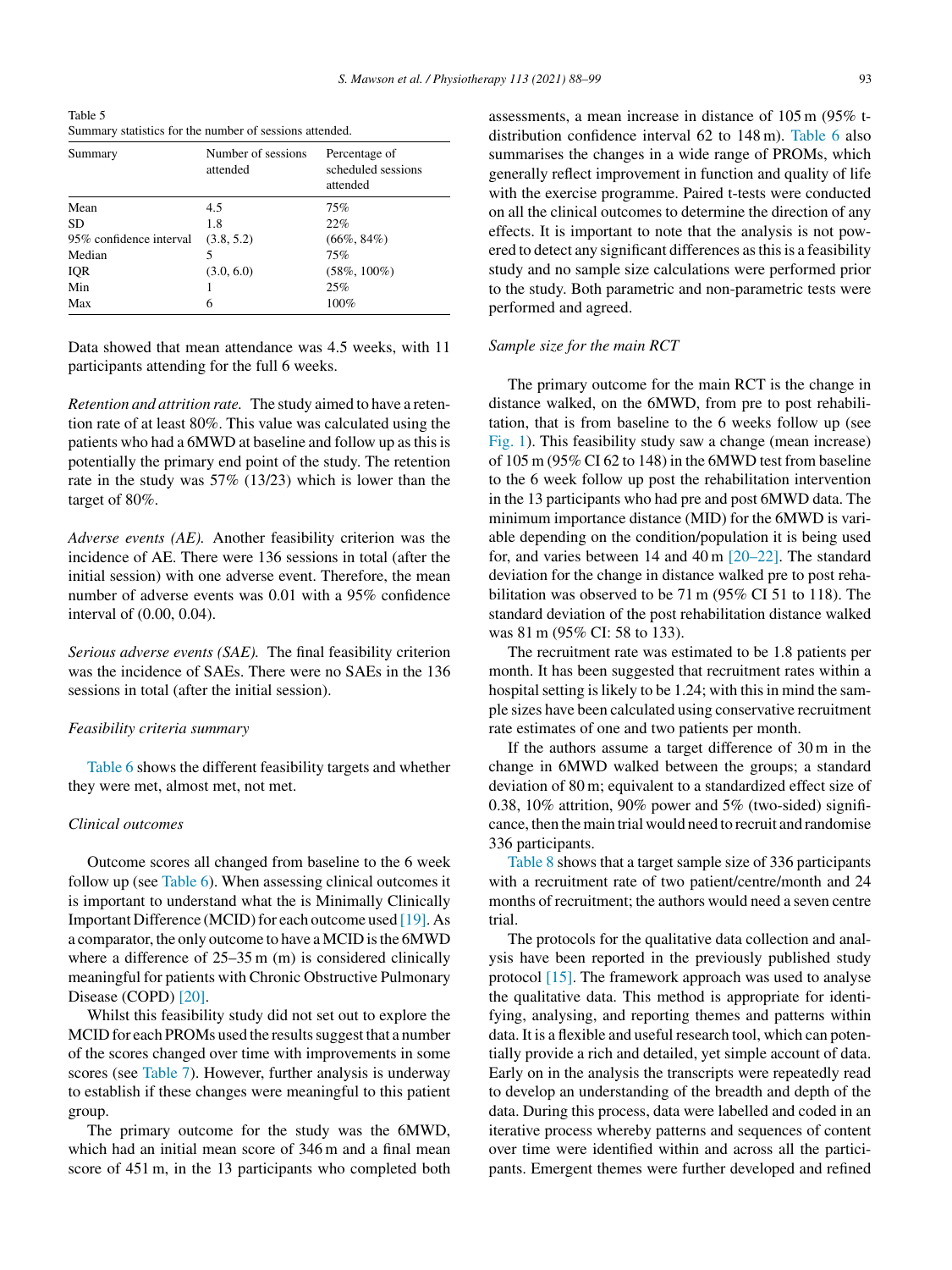| Table 6                    |  |
|----------------------------|--|
| <b>Feasibility targets</b> |  |

| Target                                               | Mean | 95% confidence<br>interval | Target met?                                                                                                                                                                                                                                               |
|------------------------------------------------------|------|----------------------------|-----------------------------------------------------------------------------------------------------------------------------------------------------------------------------------------------------------------------------------------------------------|
| Recruitment target of two<br>patients a month        | 1.8  | (1.1, 2.5)                 | Almost met. The mean is below the target, however the target is within the confidence<br>interval.                                                                                                                                                        |
| Minimum average<br>attendance of $66\%$ <sup>a</sup> | 75%  | (65.8, 84.1)               | Met. The mean is above the target and the confidence interval contacts the target.                                                                                                                                                                        |
| 80% retention to 6 weeks                             | 62%  | (40.9, 79.2)               | Not met. The mean is less than the target and the confidence interval is below the target.                                                                                                                                                                |
| Adverse events                                       | 0.01 | (0.00, 0.04)               | There was one adverse event out of 136 sessions. The adverse event was due to a long<br>standing condition, which the exercise sessions aggravated. The remaining sessions were<br>adjusted to suit the patient condition and they were able to continue. |
| Serious adverse events                               |      | (0.00, 0.03)               | Met. There were no serious adverse events in the study.                                                                                                                                                                                                   |

<sup>a</sup> This percentage was calculated from the number of sessions the patient was scheduled to attend. The target of six sessions was difficult with some patients receiving the transplant early.

by analysing similarities and divergences between and within the participants, to form a coherent pattern.

#### *Patient acceptability*

#### *Non-participants*

Of the 33 patients that declined to take part in the exercise programme, all were approached and six agreed to undertake a short telephone interview to discuss the reasons for nonparticipation.

The distance to get to the venue, and the location of the venue, was cited as one of the main reasons for nonparticipation in the study. The impact of feeling fatigued and not being able to manage other activities within the context of daily living and living with myeloma were also cited during the telephone interviews. Four of the six patients lived outside city boundaries and consequently travelling was an issue, as illustrated by the following quote:

'The main reason isI don't drive, I live in (place) and it would mean getting a train and then a bus' (TP1).

However, distance alone was not always the sole reason and four patients described how having to manage attendance at clinical appointments, alongside travel time, also contributed to their decision to not take part.

# *Participants*

Of those taking part in the exercise programme, seven participants initially agreed to take part in the qualitative component of the study. Semi-structured interviews were conducted with a purposive sample of four participants who had completed the exercise programme prior to ASCT. Three participants were not contactable by telephone. The researcher met the participant at the penultimate exercise session. This enabled confirmation of consent to participate and the first interview date and time to be arranged.

It had been intended that interviews would be conducted at a number of time points: following completion of the exercise programme, prior to ASCT and post ASCT. This would capture the perspectives of the participants' over time, specifically in relation to the acceptability of the intervention. It became clear that for some participants that there was a short time frame between the exercise programme and the transplantation, therefore the decision was taken to complete two interviews, following the exercise programme and following ASCT. However, a number of factors influenced the ability of the participants to undertake two interviews, for example, the impact of the illness or the timing of ASCT post exercise programme.

## *Experience of the exercise programme*

All the participants talked positively about their experience of the exercise programme. All of them felt well supported by the physiotherapists in that they were given exercises that were appropriate to their level of fitness and capability. Furthermore, the participants were given detailed instruction on how to undertake the exercises, and also how to improve their technique and fitness. This contributed to increasing the participants' ability to engage with the programme, as illustrated by the following quote:

'They were good at sorting technique. All of them were attentive and made sure you were okay' (P3).

One participant encountered challenges getting to the gym, especially when this meant travelling to the hospital for an extra day in the week. Also, the timing of the class meant that it was difficult to plan other activities in the day. This participant would have preferred an individually tailored programme of exercise that they could practice at home, with a reduced number of gym visits.

All of the participants described how the exercise programme had improved their level of fitness and stamina. Initially three participants struggled with the exercises as walking had been problematic due to bone pain and neuropathy. However over the six week programme their reported mobility had improved along with ability to manage the exercises more effectively.

All participants reported that the exercise programme had improved confidence, overall mental health and wellbeing, as summarised by the following quote: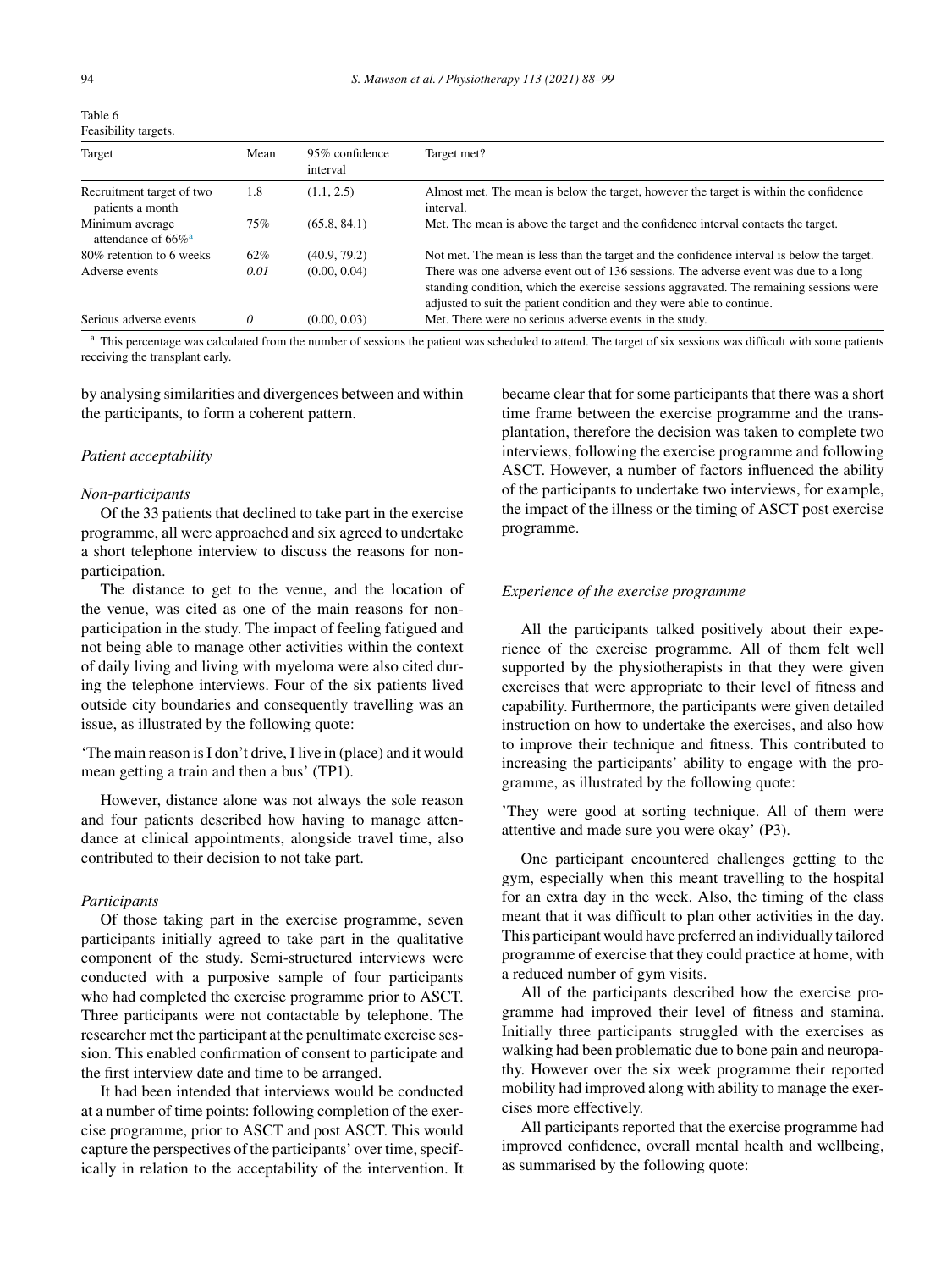# Table 7 6MWD and PROMs baseline to 6 week follow up.

|                  | ${\bf N}$       | Initial<br>Mean $(SD)$<br>Median (IQR) | Final<br>Mean (SD)<br>Median (IQR) | Mean change (SD) | 95% CI        | Median change  | IQR          |
|------------------|-----------------|----------------------------------------|------------------------------------|------------------|---------------|----------------|--------------|
| 6 minute walking | 13              | 346.9 (100.9)                          | 451.8 (80.7)                       | 104.9(71.4)      | 61.8, 148.1   | 98             | 53.0, 145.0  |
| distance(m)      |                 | 380 (320,390)                          | 443 (405, 495)                     |                  |               |                |              |
| <b>IPAQ</b>      | 6               | 2678 (2990)                            | 3812(3842)                         | 1134 (2223)      | $-1199, 3466$ | 1622           | $-367, 2850$ |
|                  |                 | 1939 (586, 3170)                       | 2638 (1408, 3995)                  |                  |               |                |              |
| Godin            | $7\overline{ }$ | 19.9(29.5)                             | 34.0(41.8)                         | 14.1(17.7)       | $-2.3, 30.5$  | 9              | 0.0, 21.0    |
|                  |                 | 3.0(1.5, 26.5)                         | 18.0(6.0, 52.0)                    |                  |               |                |              |
| <b>WEMWBS</b>    | 12              | 47.5(12.7)                             | 50.8(10.9)                         | 3.4(7.5)         | $-1.4, 8.2$   | 3.5            | $-2.0, 7.0$  |
|                  |                 | 47.0 (38.0, 56.0)                      | 51.5 (47.8, 56.8)                  |                  |               |                |              |
| <b>ESES</b>      | 13              | 28.7(5.8)                              | 30.2(6.2)                          | 1.5(5.6)         | $-1.9, 4.9$   | $\overline{2}$ | $-1.0, 4.0$  |
|                  |                 | 27.0(25.0, 35.0)                       | 30.0(28.0, 36.0)                   |                  |               |                |              |
| FACT-MM-TOI      | 6               | 63.0(25.3)                             | 71.0(14.5)                         | 8.0(28.3)        | $-21.7, 37.7$ | $-2$           | $-7.5, 8.8$  |
|                  |                 | 68.5(55.3, 76.5)                       | 73.0 (60.8, 80.8)                  |                  |               |                |              |
| FACT-G           | 6               | 68.3 (19.7)                            | 65.5(18.3)                         | $-2.8(12.3)$     | $-15.7, 10.0$ | $-0.5$         | $-5.5, 6.0$  |
|                  |                 | 70.5 (67.3, 73.0)                      | 69.0 (52.8, 74.0)                  |                  |               |                |              |
| FACT-MM          | 6               | 98.8 (34.2)                            | 102.7(19.5)                        | 3.8(31.9)        | $-29.6, 37.3$ | $-1.5$         | $-11.3, 9.0$ |
|                  |                 | 107.0(94.8, 113.3)                     | 98.5 (93.3, 111.3)                 |                  |               |                |              |
| <b>EORTC QL2</b> | 5 <sup>5</sup>  | 62.5(27.8)                             | 69.4(19.5)                         | 6.7(23.9)        | $-23.0, 36.3$ | 8.3            | $-8.3, 25.0$ |
|                  |                 | 66.7(54.2, 72.9)                       | 75.0 (56.3, 81.2)                  |                  |               |                |              |
| <b>EORTC PF2</b> | $7\phantom{.0}$ | 62.9(27.2)                             | 76.0(20.5)                         | 13.1(8.6)        | 5.1, 21.1     | 13.3           | 9.2, 16.7    |
|                  |                 | 66.7(46.7, 80.0)                       | 80.0 (60.0, 92.5)                  |                  |               |                |              |
| <b>EORTC RF2</b> | $7\overline{ }$ | 54.8 (45.9)                            | 71.4 (36.9)                        | 16.7(19.2)       | $-1.1, 34.5$  | 16.7           | 0.0, 25.0    |
|                  |                 | 50.0(16.7, 100.0)                      | 100.0(41.7, 100.0)                 |                  |               |                |              |
| <b>EORTC EF</b>  | 5 <sup>5</sup>  | 80.6(20.2)                             | 84.7 (12.3)                        | 5.0(12.6)        | $-10.7, 20.7$ | 0.0            | 0.0, 8.3     |
|                  |                 | 83.3 (83.3, 89.6)                      | 87.5 (77.1, 91.7)                  |                  |               |                |              |
| <b>EORTC CF</b>  | 5 <sup>5</sup>  | 66.7(33.3)                             | 88.9 (8.6)                         | 20.0(29.8)       | $-17.0, 57.0$ | 0.0            | 0.0, 33.3    |
|                  |                 | 66.7 (50.0, 95.8)                      | 83.3 (83.3, 95.8)                  |                  |               |                |              |
| <b>EORTC SF</b>  | $\mathfrak{S}$  | 38.9(39.0)<br>33.3 (8.3, 58.3)         | 55.6(39.0)<br>66.7 (29.2, 79.2)    | 10.0(14.9)       | $-8.5, 28.5$  | $0.0\,$        | 0.0, 16.7    |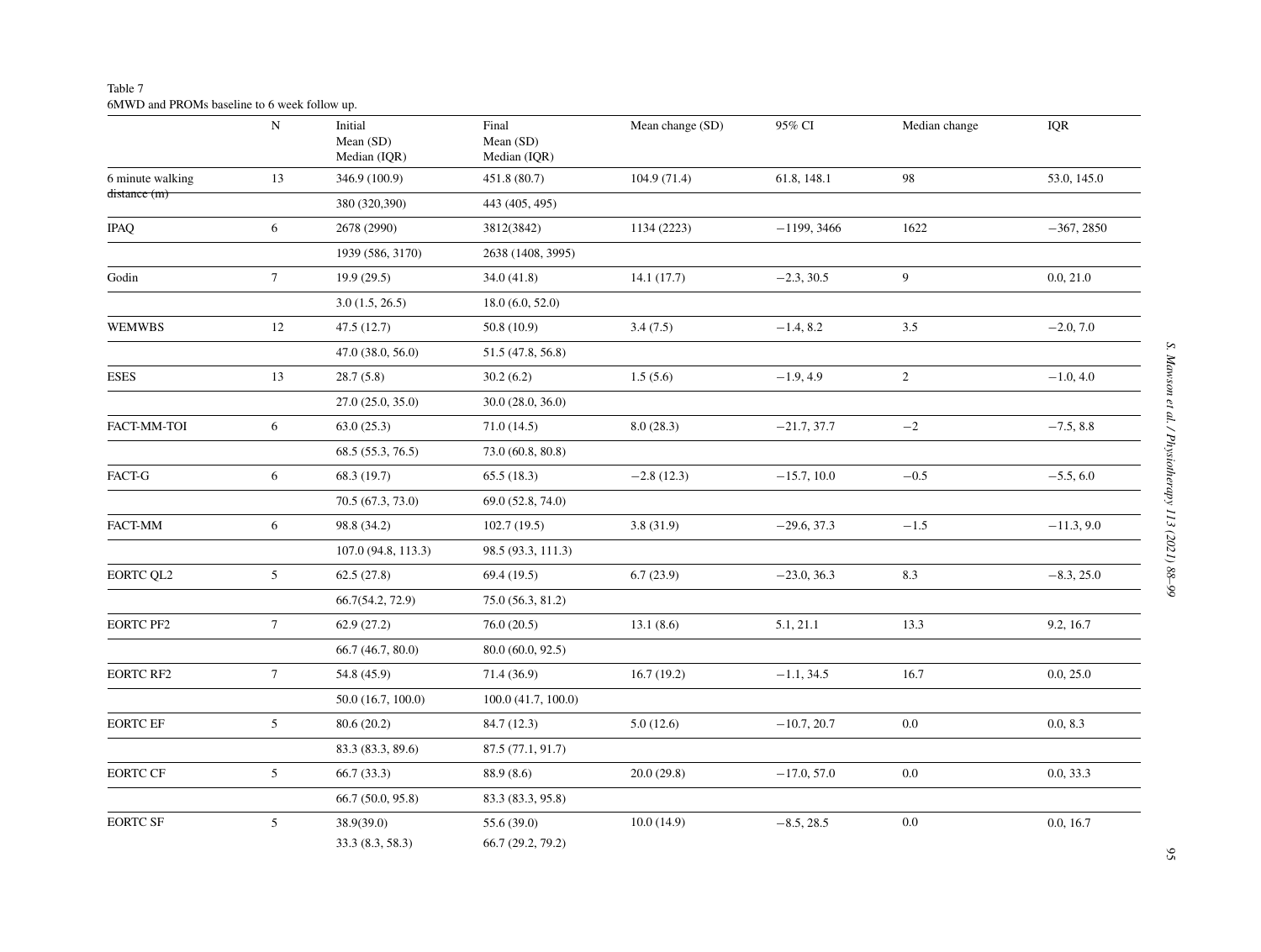|                   | $\mathbf N$     | Initial<br>Mean (SD)<br>Median (IQR) | Final<br>Mean (SD)<br>Median (IQR) | Mean change (SD) | 95% CI        | Median change | <b>IQR</b>     |
|-------------------|-----------------|--------------------------------------|------------------------------------|------------------|---------------|---------------|----------------|
| <b>EORTC FA</b>   | $7\overline{ }$ | 56.4(32.5)                           | 34.1(27.3)                         | $-22.2(29.9)$    | $-49.9, 5.4$  | $-11.1$       | $-36.1, 0.0$   |
|                   |                 | 50.0 (44.4, 77.8)                    | 33.3 (16.7, 44.4)                  |                  |               |               |                |
| <b>EORTC NV</b>   | $7\overline{ }$ | 7.1(13.1)                            | 11.9(18.6)                         | 4.8(8.1)         | $-2.8, 12.3$  | 0.0           | 0.0, 8.3       |
|                   |                 | 0.0(0.0, 8.3)                        | 0.0(0.0, 16.7)                     |                  |               |               |                |
| <b>EORTC PA</b>   | $7\overline{ }$ | 42.9(45.0)                           | 42.9(25.2)                         | 0.0(25.5)        | $-23.5, 23.5$ | $0.0\,$       | $-16.7, 16.7$  |
|                   |                 | 33.3(0.0, 83.3)                      | 33.3 (33.3, 66.7)                  |                  |               |               |                |
| <b>EORTC DY</b>   | $7\overline{ }$ | 61.9(40.5)                           | 28.6(40.5)                         | $-33.3(33.3)$    | $-64.2, -2.5$ | $-33.3$       | $-33.3, -16.7$ |
|                   |                 | 66.7 (33.3, 100.0)                   | 0.0(0.0, 50.0)                     |                  |               |               |                |
| <b>EORTC SL</b>   | $7\overline{ }$ | 23.8(25.2)                           | 38.1(23.0)                         | 14.3(26.2)       | $-10.0, 38.5$ | 33.3          | 0.0, 33.3      |
|                   |                 | 33.3(0.0, 33.3)                      | 33.3 (33.3, 50.0)                  |                  |               |               |                |
| <b>EORTC AP</b>   | $7\overline{ }$ | 19.1(26.2)                           | 33.3(33.3)                         | 14.3(32.5)       | $-15.8, 44.4$ | 0.0           | 0.0, 33.3      |
|                   |                 | 0.0(0.0, 33.3)                       | 33.3(0.0, 66.7)                    |                  |               |               |                |
| <b>EORTC CO</b>   | $7\phantom{.0}$ | 33.3 (38.5)                          | 9.5(16.3)                          | $-23.8(37.1)$    | $-58.1, 10.5$ | $0.0\,$       | $-33.3, 0.0$   |
|                   |                 | 33.3(0.0, 50.0)                      | 0.0(0.0, 16.7)                     |                  |               |               |                |
| <b>EORTC DI</b>   | 5               | 5.6(13.6)                            | 5.6(13.6)                          | 6.7(14.9)        | $-11.8, 25.2$ | 0.0           | 0.0, 0.0       |
|                   |                 | 0.0(0.0, 0.0)                        | 0.0(0.0, 0.0)                      |                  |               |               |                |
| <b>EORTC FI</b>   | $5\overline{)}$ | 5.6(13.6)                            | 5.6(13.6)                          | $-6.7(14.9)$     | $-25.2, 11.8$ | $0.0\,$       | 0.0, 0.0       |
|                   |                 | 0.0(0.0, 0.0)                        | 0.0(0.0, 0.0)                      |                  |               |               |                |
| <b>EORTC MYFP</b> | $\overline{4}$  | 62.2(41.3)                           | 61.1(21.3)                         | $-2.8(26.3)$     | $-44.6, 39.0$ | $-11.1$       | $-22.2, 8.3$   |
|                   |                 | 55.6 (55.6, 100.0)                   | 66.7 (50.0, 77.8)                  |                  |               |               |                |
| <b>EORTC MYBI</b> | $\overline{4}$  | 66.7(47.1)                           | 75.0(31.9)                         | 16.7(19.3)       | $-14.0, 47.3$ | 16.7          | 0.0, 33.3      |
|                   |                 | $100.0$ $(33.3, 100.0)$              | 83.3 (58.3, 100.0)                 |                  |               |               |                |
| <b>EORTC MYDS</b> | 6               | 30.6(22.4)                           | 18.9(16.8)                         | $-11.3(5.2)$     | $-16.8, -5.8$ | $-11.1$       | $-15.3, -6.9$  |
|                   |                 | 30.6(12.5, 44.4)                     | 16.7(5.6, 30.0)                    |                  |               |               |                |
| <b>EORTC MYSE</b> | 6               | 18.8(10.6)                           | 12.9(11.3)                         | $-6.1(4.5)$      | $-10.8, -1.4$ | $-3.3$        | $-8.3, -3.3$   |
|                   |                 | 20.0 (12.5, 27.2)                    | 13.3(3.3, 21.7)                    |                  |               |               |                |
|                   |                 |                                      |                                    |                  |               |               |                |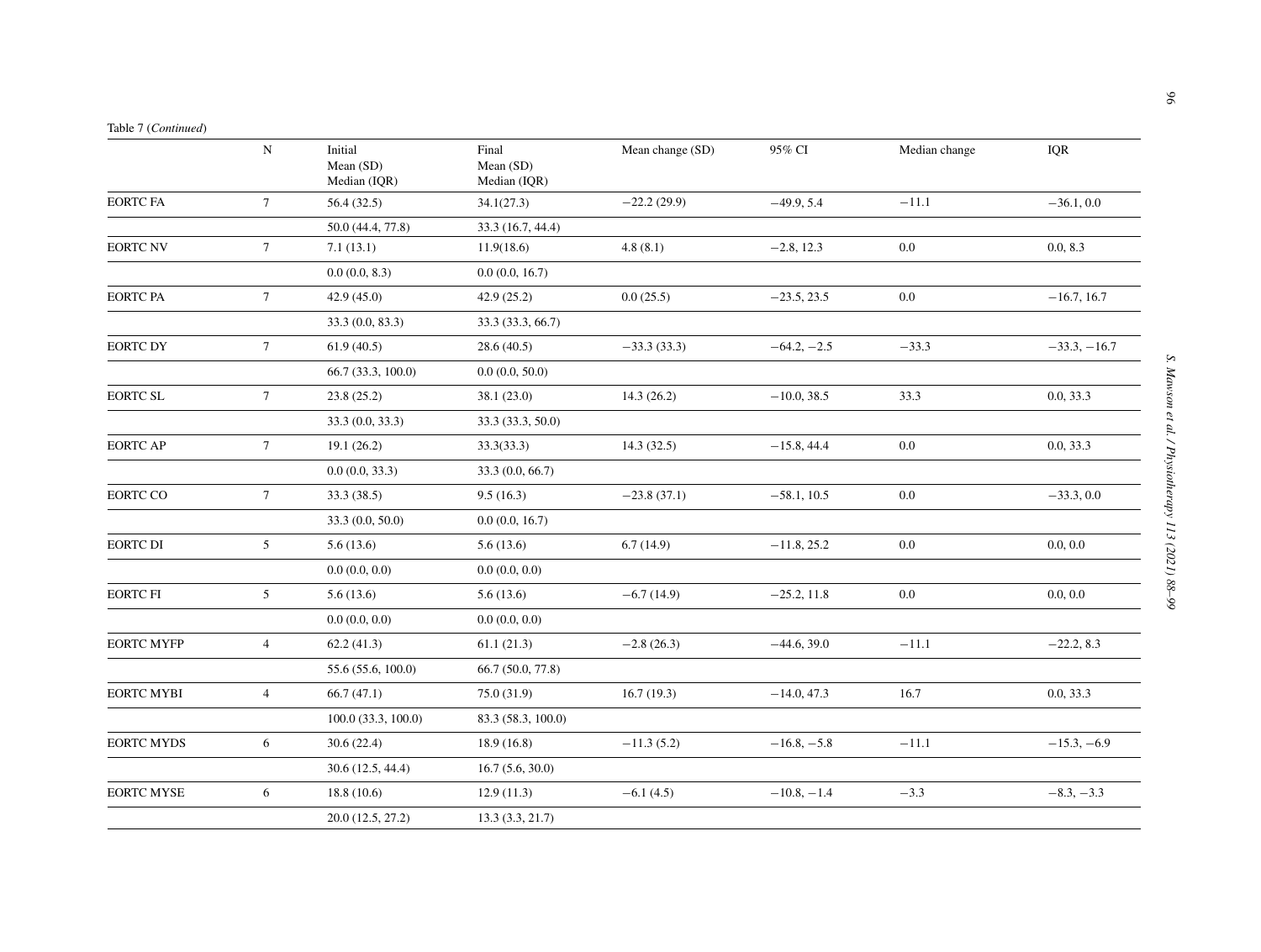Table 8

Sample size with target difference of 30 m in the mean difference in the change in distance walked with an SD of 80 m and 90% power and 5% two-sided significance level and 10% attrition and varying recruitment rates and recruitment durations.

| Rate<br>recruitment<br>patient/centre/<br>month | Significance<br>level | Power  | SD     | Mean<br>difference | Standardised<br>effect size | Total sample size<br>dropout 10% | Recruitment<br>duration/months | No. of<br>centres |
|-------------------------------------------------|-----------------------|--------|--------|--------------------|-----------------------------|----------------------------------|--------------------------------|-------------------|
| 1                                               | $5\%$                 | $90\%$ | 80     | 30                 | 0.38                        | 336                              | 12                             | $28\,$            |
| 1                                               | 5%                    | 90%    | 80     | 30                 | 0.38                        | 336                              | 18                             | 19                |
| 1                                               | $5\%$                 | 90%    | 80     | 30                 | $0.38\,$                    | 336                              | 24                             | 14                |
| 1                                               | $5\%$                 | 90%    | 80     | 30                 | $0.38\,$                    | 336                              | $30\,$                         | 12                |
| 1.5                                             | $5\%$                 | 90%    | 80     | 30                 | 0.38                        | 336                              | 12                             | 19                |
| 1.5                                             | $5\%$                 | 90%    | 80     | 30                 | 0.38                        | 336                              | $18\,$                         | 13                |
| 1.5                                             | 5%                    | 90%    | 80     | 30                 | $0.38\,$                    | 336                              | 24                             | 10                |
| 1.5                                             | 5%                    | 90%    | 80     | 30                 | $0.38\,$                    | 336                              | 30                             | $\,8\,$           |
| $1.8\,$                                         | $5\%$                 | 90%    | $80\,$ | 30                 | 0.38                        | 336                              | $12\,$                         | 16                |
| $1.8\,$                                         | $5\%$                 | $90\%$ | 80     | 30                 | $0.38\,$                    | 336                              | $18\,$                         | $11\,$            |
| $1.8\,$                                         | 5%                    | 90%    | 80     | 30                 | $0.38\,$                    | 336                              | 24                             | $\,$ 8 $\,$       |
| 1.8                                             | $5\%$                 | 90%    | 80     | 30                 | 0.38                        | 336                              | $30\,$                         | $\overline{7}$    |
| $\overline{c}$                                  | 5%                    | 90%    | 80     | 30                 | 0.38                        | 336                              | 12                             | 14                |
| $\overline{c}$                                  | $5\%$                 | 90%    | 80     | 30                 | $0.38\,$                    | 336                              | $18\,$                         | 10                |
| $\overline{c}$                                  | $5\%$                 | 90%    | 80     | 30                 | 0.38                        | 336                              | 24                             | $\overline{7}$    |
| $\overline{c}$                                  | $5\%$                 | $90\%$ | 80     | 30                 | 0.38                        | 336                              | 30                             | 6                 |

'It proved that I was capable of doing things, it made me more positive that in the future I may get some of my health back, maybe I will be able to play badminton again. Suddenly all your social life goes out of the window especially if it has been sports based, you don't do it anymore and it leaves big gaps' (P2).

# *Completing exercise logs*

All of the participants logged their exercise activity during their gym sessions, although initially some had needed assistance. Although three participants highlighted that the forms demonstrated some improvement in their performance/fitness, they felt the forms did not totally capture the improvement. As participant two described:

'Sometimes the form didn't reflect that I was getting better. I would set off and do 5 minutes on the exercise bike, I found that easy so they upped it to 10 minutes. I'd still say breathlessness 12 or whatever, but that's because I was doing twice as long on the machine so you would have to read the form a little more carefully to see I was actually upping the duration of what I was doing. So maybe that needs building into the form in some way'. (P2)

To address this issue, three participants mentioned that it would be useful to have space on the form to note where exercise levels had increased, such as time on an activity, or increased level of difficulty. One participant stated how they had written on the form where they spent longer on an activity so that the improvement in stamina could be seen.

#### **Discussion**

This study has assessed all the feasibility criteria outlined in the original protocol, demonstrating that recruitment is feasible, with 74.9% of participants attending scheduled exercise sessions. However, the retention rate was below the required rate of 80% with only a 57% retention rate. Whilst the authors have been able to calculate a sample size and sampling period with seven recruiting centres the qualitative data highlighted a number of issues with the model of rehabilitation being provided in this feasibility study. Participants found the exercise programmes acceptable and four participants interviewed felt the programme had improved their physical fitness and enhanced their overall mental health and wellbeing.

Whilst there were improvements in a wide range of PROMs, which generally reflected improvement in function and quality of life the observed improvement in the 6MWD by a mean of 105 m (95% confidence interval 62 to 148 m) is encouraging, with no serious adverse events. As the MCID for the 6MWD is between 14 and 40 m, this observed improvement is certainly clinically meaning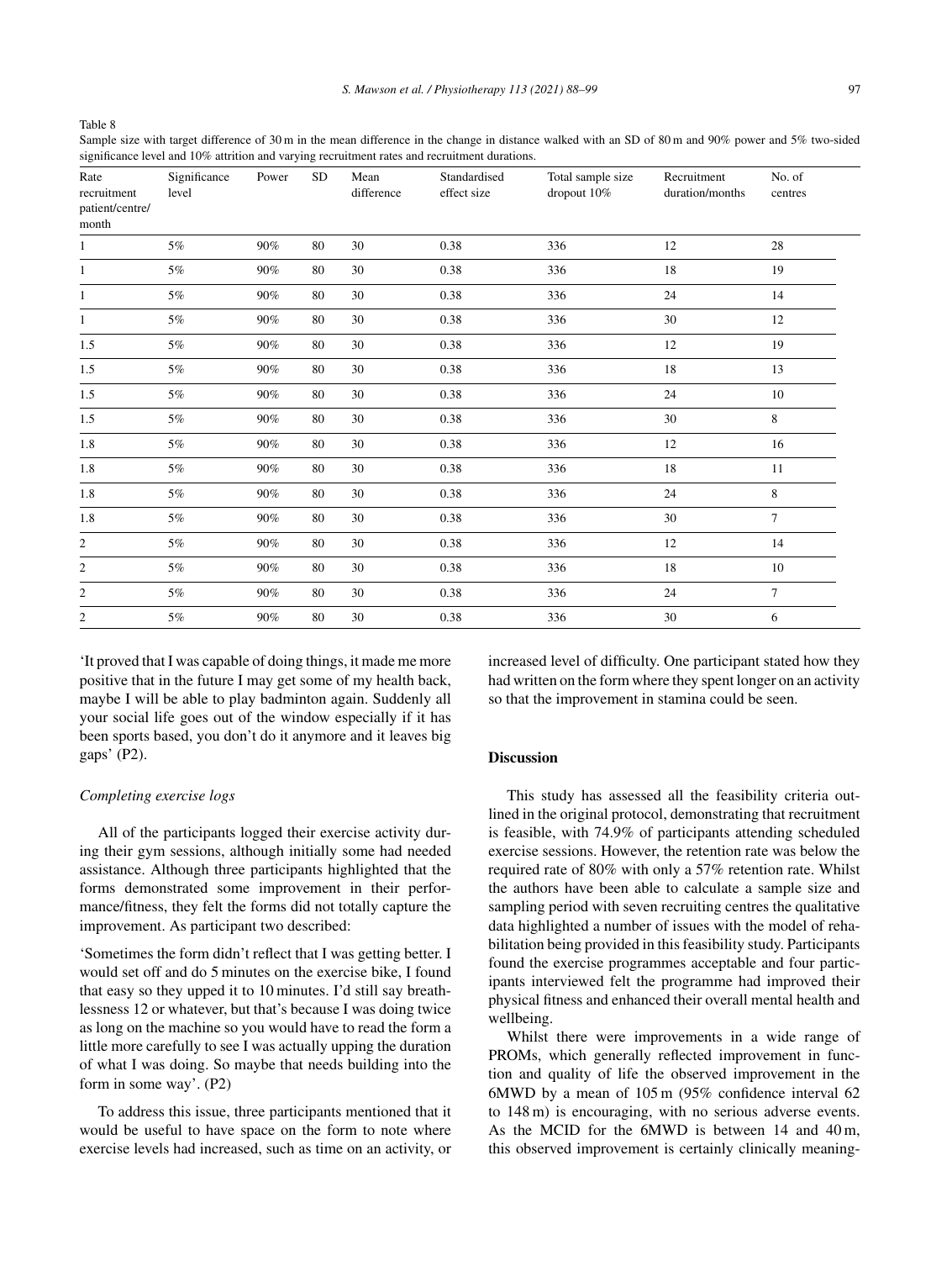ful  $[21-23]$ . However, despite the potential benefits, it is very clear that some participants encountered challenges in attending the hospital for the prehabilitation programme during their induction/re-induction chemotherapy in the run up to ASCT (mean attendance was 4.5 weeks). The sample size for the qualitative interviews was small and data saturation was not achieved, this being a limitation of the study.

A recent UK policy document relevant globally for rehabilitation models  $[24]$  recommends the need for public health service providers to support more flexible rehabilitation pathways that allows patients to move from 'acute complex specified rehabilitation' to different phases of specialist rehabilitation within their region or local community.

As some of our participants found it difficult to attend for acute complex specialist rehabilitation, there is a need to explore the potential benefits of local rehabilitation, which would alleviate the problems identified in traveling to acute hospital services during induction/re-induction chemotherapy, improving the retention within a prehabilitation programme thereby extending its potential benefits in the run up to ASCT. However, local rehabilitation would not be able to offer specialist services for this complex patient group, and may therefore require support from specialist services.

It is now highly relevant to test whether digitally enhanced information and communication technologies can promote a more self-care or directed care model  $[25,26]$ , thereby providing the means for on-going real time direction or delegation and review from medical and rehabilitation specialists.

# **Conclusion**

This feasibility study has demonstrated that it would be possible to undertake a fully powered multi centred RCT to investigate a prehabilitation intervention for patients with myeloma due to undergo ASCT. There were both objective and subjective benefits, from both physical and a psychological perspectives, which could potentially benefit myeloma patients during a phase in their treatment associated with the start of 'deconditioning'. However, evaluation of digitallyenhanced directed but remote rehabilitation models of care for this patient group is warranted before embarking on a full trial.

*Ethical approval*:Ref. No. 16/YH/0304BradfordRC Yorkshire & The Humber – Bradford Leeds Research Ethics Committee.

*Funding*: This research was funded by the NIHR Research for Patient Benefit PB-PG-0214-33067.

The views expressed are those of the author(s) and not necessarily those of the NIHR or the Department of Health and Social Care.

*Conflicts of interest*: JS declares honoraria for speaker fees

at educational events organised by Sanofi, Jazz Pharma, Janssen, Mallinckrodt and Actelion. No competing interests were declared by other authors.

## **Acknowledgements**

We thank Tracy Green our PPI partner; her input throughout this project has given us a much greater insight into the needs of people undergoing transplantation.

We thank the research/specialist nurses (Rachael Selby, Kate Molinieux, Claire Wood and Susan Simpson) for their support in recruiting patients for this study. We acknowledge the assistance of Laura Scott, Data Manager.

Diana Greenfield is a National Institute for Health Research (NIHR) Senior Nurse Research Leader. The views expressed in this article are those of the author and not necessarily those of the NIHR, or the Department of Health and Social Care.

# **Appendix A. Supplementary data**

Supplementary material related to this article can be found, in the online version, at doi:https://doi.org/10.1016/ j.physio.2021.08.001.

# **References**

- [1] Snowden JA, Greenfield DM, Bird JM, Boland E, Bowcock S, Fisher A, *et al.* Guidelines for screening and management of late and longterm consequences of myeloma and its treatment. Br J Haematol 2017;176(6):888–907.
- [2] Cook G, Ashcroft AJ, Cairns DA, Williams CD, Brown JM, Cavenagh JD, *et al.* The effect of salvage autologous stem-cell transplantation on overall survival in patients with relapsed multiple myeloma (final results from BSBMT/UKMF Myeloma X Relapse [Intensive]): a randomised, open-label, phase 3 trial. Lancet Haematol 2016;3(7):e340–51.
- [3] Snowden JA, Ahmedzai SH, Ashcroft J, D'Sa S, Littlewood T, Low E, *et al.* Haemato-oncology Task Force of British Committee for standards in haematology and UK Myeloma forum. Guidelines for supportive care in muliptle myeloma. Br J Haematol 2011;154(1):76–103.
- [4] Boland E, Eiser C, Ezaydi Y, Greenfield DM, Ahmedzai S, Snowden J. Living with advanced but stable multiple myeloma: a study of the symptom burden and cumulative effects of disease and intensive (hematopoietic stem cell transplant based) Treatment on health-related quality of life. J Pain Symptom Manage 2013;46(5):671–80.
- [5] Ramsenthaler C, Kane P, Gao W, Siegert RJ, Edmonds PM, Schey SA, *et al.* Prevalence of symptoms in patients with multiple myeloma: a systematic review and meta-analysis. Eur J Haematol 2016;97(5):416–29.
- [6] Johnsen AT, Tholstrup D, Petersen MA, Pedersen L, Groenvold M. Health related quality of life in a nationally representative sample of haematological patients. Eur J Haematol 2009;83(2):139–48.
- [7] Craike MJ, Hose K, Courneya KS, Harrison SJ, Livingston PM. Perceived benefits and barriers to exercise for recently treated patients with multiple myeloma: a qualitative study. Cancer 2013;13:319.
- [8] Persoon S, Kersten MJ, Chinapaw MJM, Buffart LM, Burghout H, Schep G, *et al.* Design of the EXercise Intervention after Stem cell Transplantation (EXIST) study: a randomized controlled trial to evaluate the effectiveness and cost-effectiveness of an individualized high